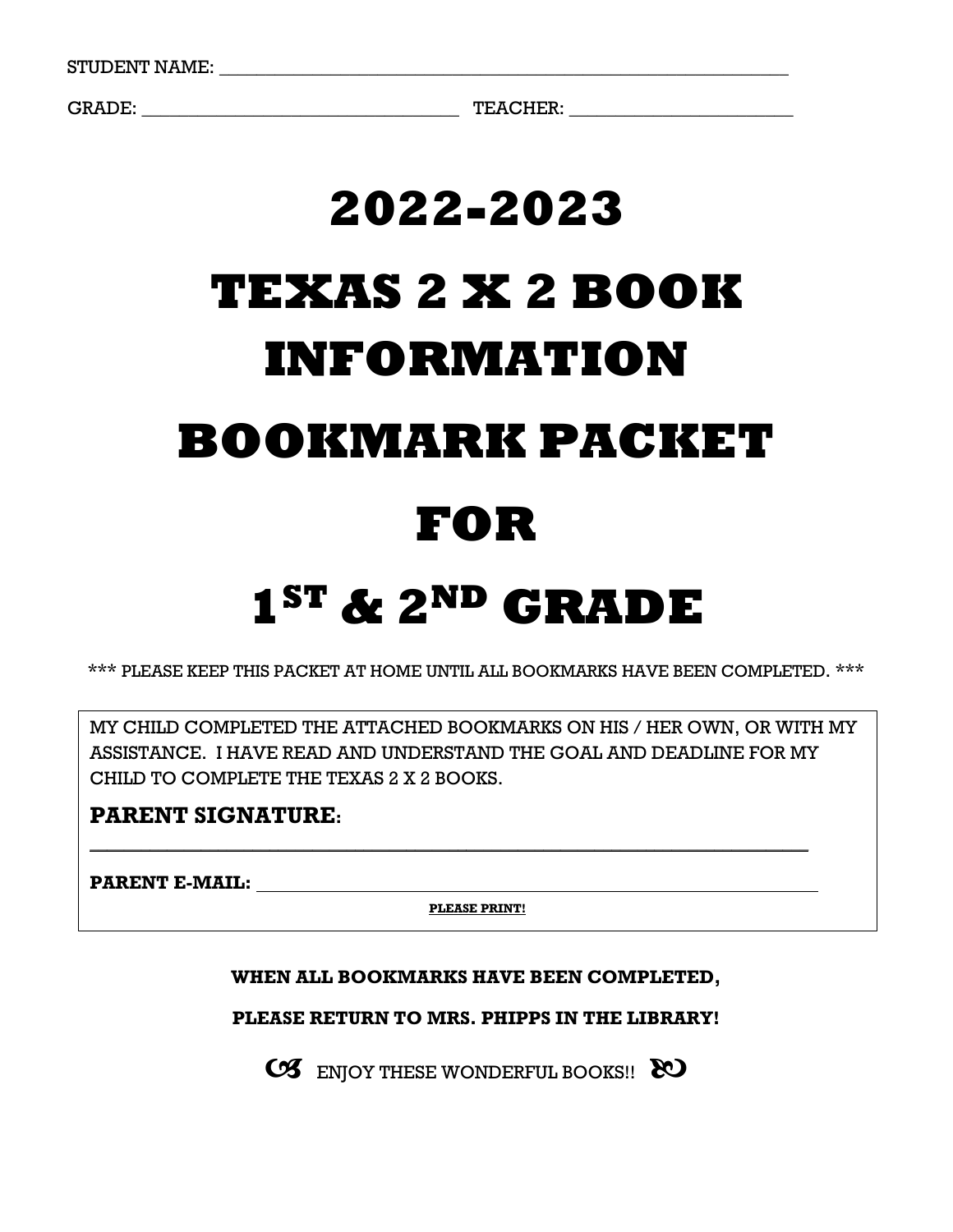### **2 X 2 READING PROGRAM**



2 X 2 CELEBRATION & PARTY: Date to Be Determined

DEADLINE: FRIDAY, APRIL 14th, 2023

READING GOALS: 1 ST & 2ND GRADE – 20 BOOKS

| 2 A Z LIJI – ZUZZ-ZUZJ                 |                             |                                          |
|----------------------------------------|-----------------------------|------------------------------------------|
| <b>Title</b>                           | <b>Bookmark</b><br>complete | <b>Reviewed</b><br>(For Librarian's Use) |
| <b>Atticus Caticus</b>                 |                             |                                          |
| <b>Bodies Are Cool</b>                 |                             |                                          |
| <b>Brains! Not Just a Zombie Snack</b> |                             |                                          |
| <b>Burt the Beetle Doesn't Bite</b>    |                             |                                          |
| <b>Butterflies Are PrettyGross</b>     |                             |                                          |
| <b>Chez Bob</b>                        |                             |                                          |
| <b>Circle Under Berry</b>              |                             |                                          |
| <b>Don't Hug Doug</b>                  |                             |                                          |
| <b>Have You Seen Gordon?</b>           |                             |                                          |
| <b>Inside Cat</b>                      |                             |                                          |
| <b>Mel Fell</b>                        |                             |                                          |
| <b>My First Day</b>                    |                             |                                          |
| Norman Didn't Do It!                   |                             |                                          |
| <b>Not Now, Cow</b>                    |                             |                                          |
| <b>One-osaurus, Two-osaurus</b>        |                             |                                          |
| <b>Poem in My Pocket</b>               |                             |                                          |
| <b>Seaside Stroll</b>                  |                             |                                          |
| <b>Someone Builds The Dream</b>        |                             |                                          |
| <b>The Midnight Fair</b>               |                             |                                          |
| <b>Wonder Walkers</b>                  |                             |                                          |
|                                        |                             |                                          |

#### **2 X 2 LIST – 2022-2023**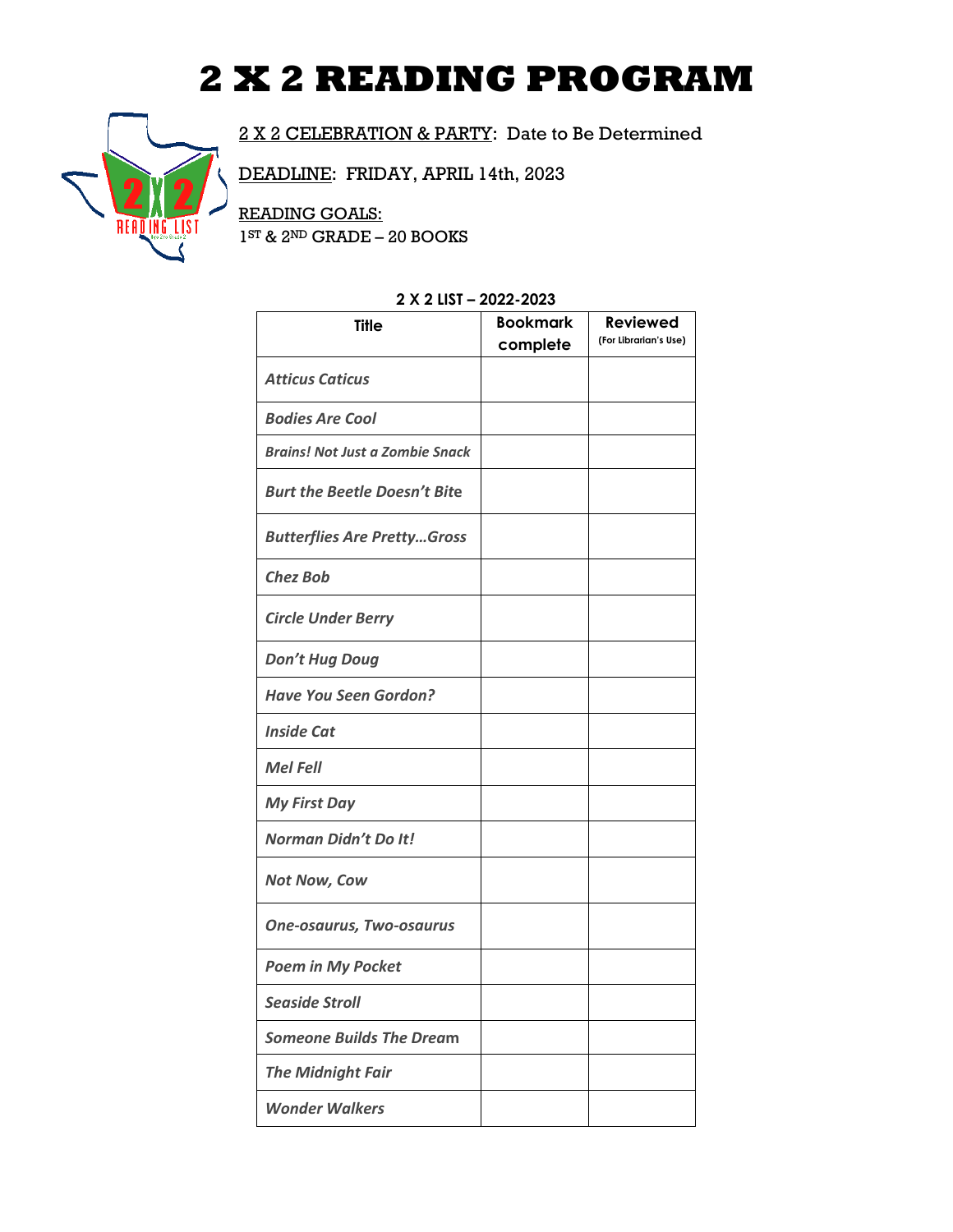| RATING (HOW WELL DID YOU LIKE THE BOOK): |  |
|------------------------------------------|--|
| $\odot\odot$<br>000 0000 00000<br>⊙      |  |

| RATING (HOW WELL DID YOU LIKE THE BOOK): |  |
|------------------------------------------|--|
| $\odot\odot$<br>000 0000 00000<br>☺      |  |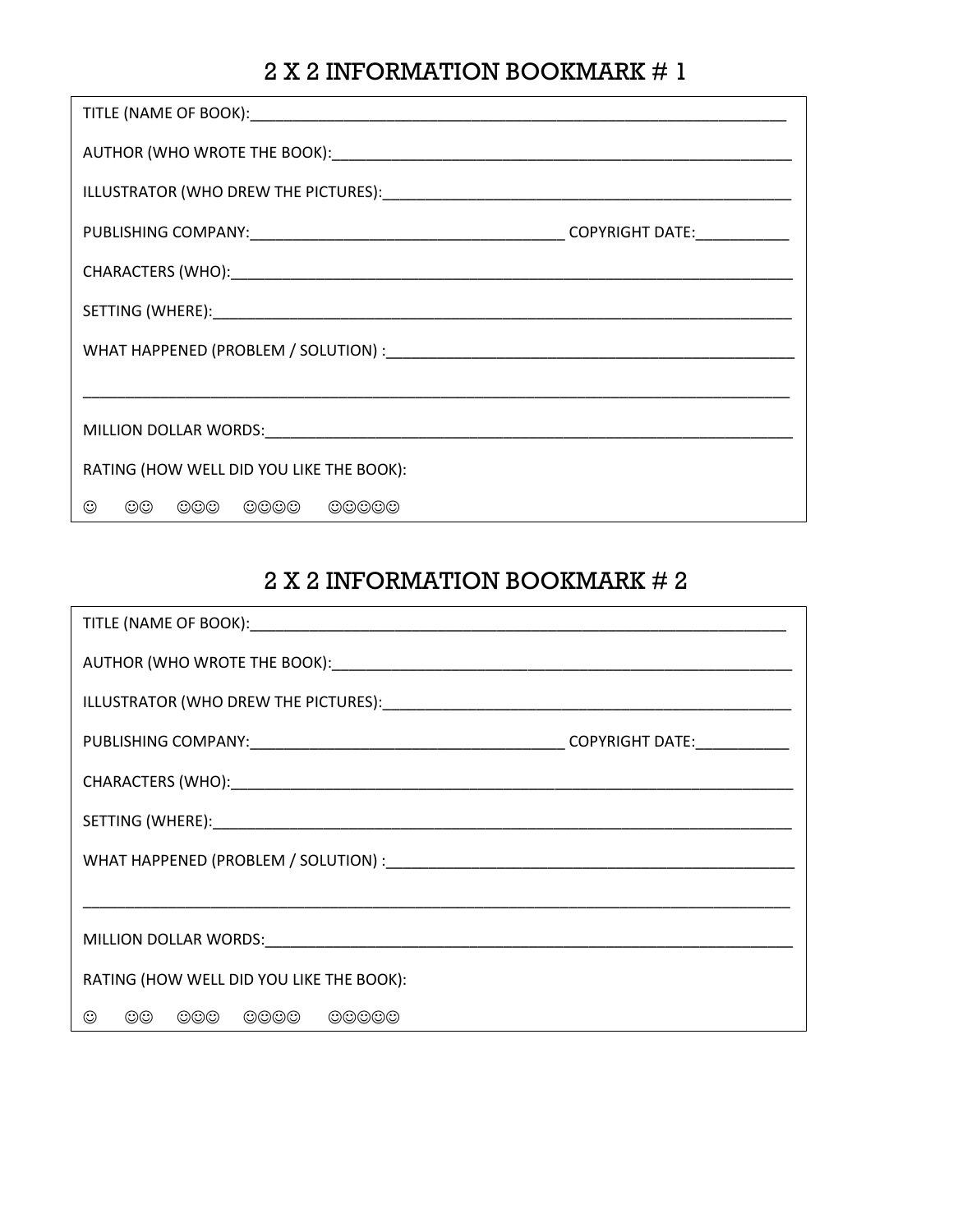| RATING (HOW WELL DID YOU LIKE THE BOOK): |
|------------------------------------------|
| 000 0000 00000<br>$\odot\odot$<br>☺      |

| RATING (HOW WELL DID YOU LIKE THE BOOK): |  |
|------------------------------------------|--|
| $\odot\odot$<br>000 0000<br>⊙<br>00000   |  |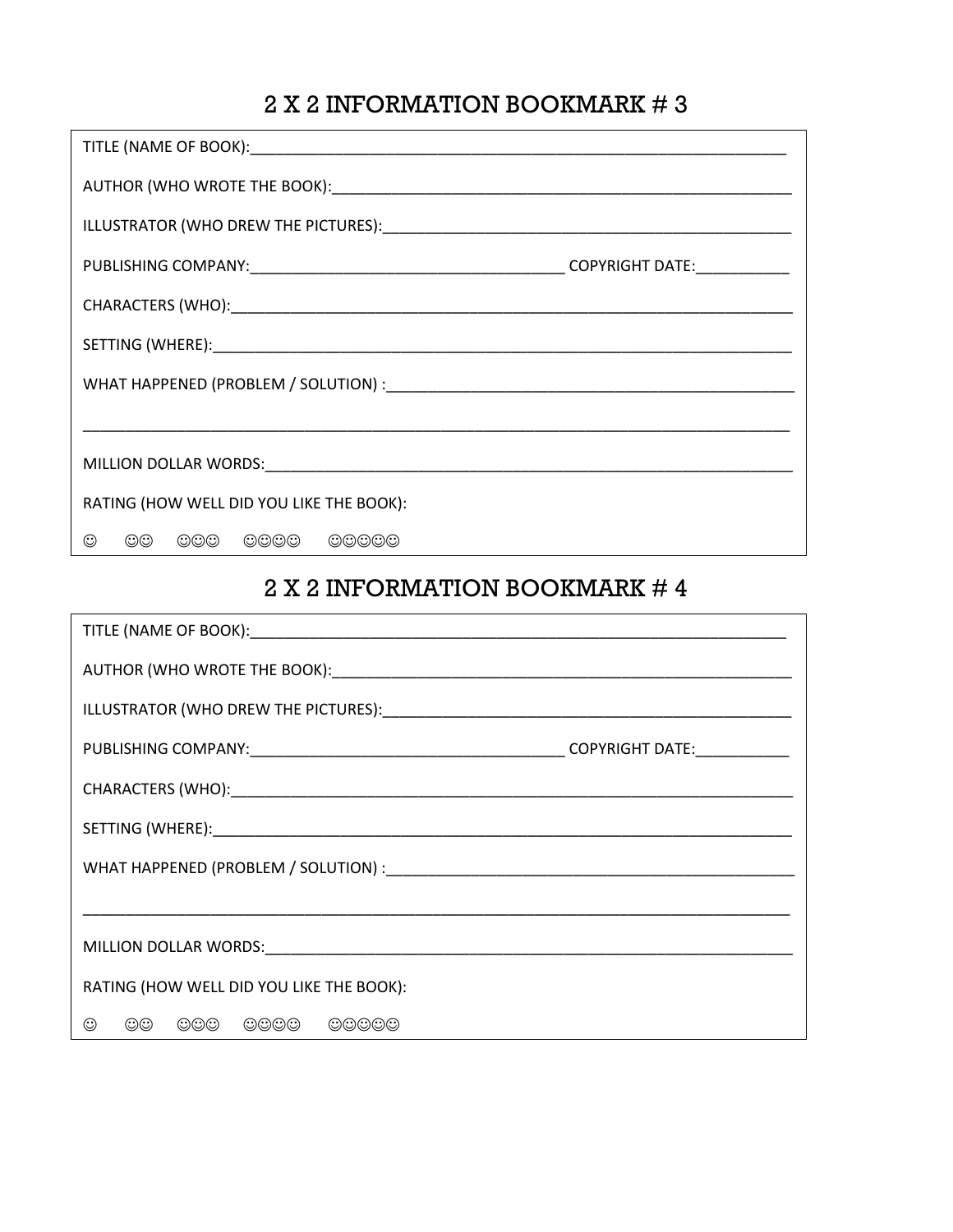| RATING (HOW WELL DID YOU LIKE THE BOOK):  |
|-------------------------------------------|
| 000 0000 00000<br>$\odot$<br>$\odot\odot$ |

| RATING (HOW WELL DID YOU LIKE THE BOOK):     |  |
|----------------------------------------------|--|
| $\odot\odot$<br>000 0000<br>$\odot$<br>00000 |  |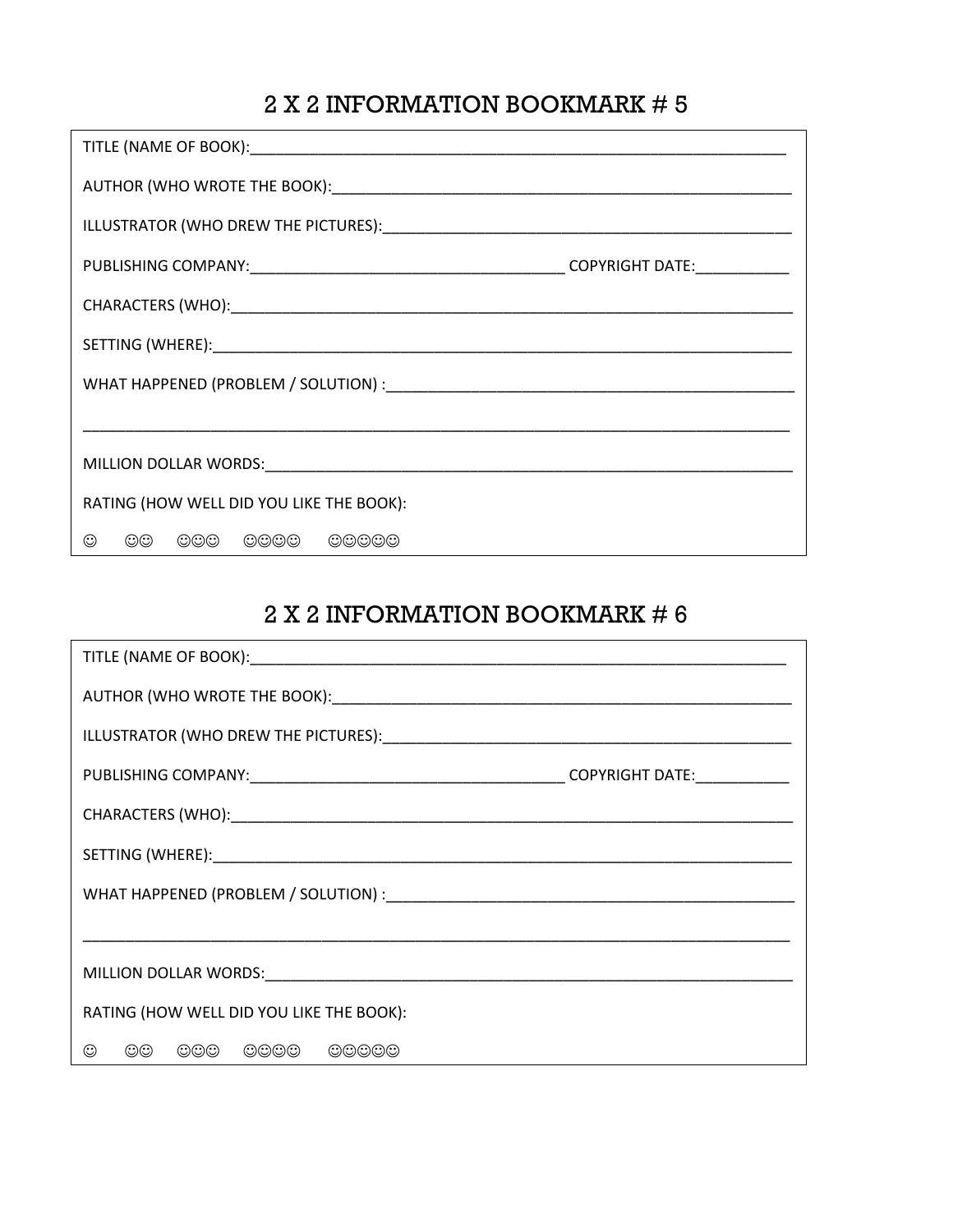| RATING (HOW WELL DID YOU LIKE THE BOOK): |
|------------------------------------------|
| $\odot\odot$<br>000 0000 00000<br>⊙      |

| RATING (HOW WELL DID YOU LIKE THE BOOK): |  |
|------------------------------------------|--|
| OO OOO OOOO OOOOO<br>⊙                   |  |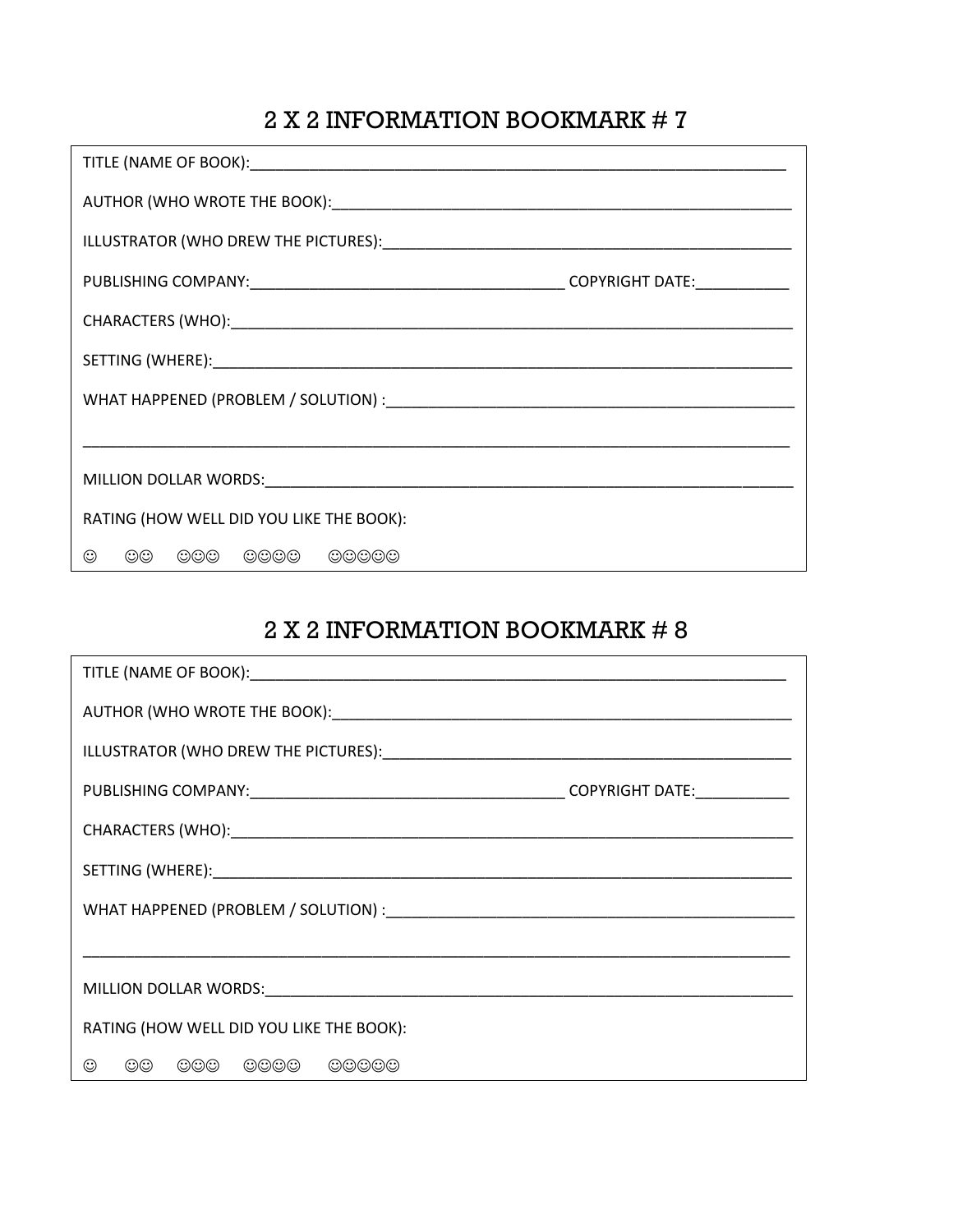| RATING (HOW WELL DID YOU LIKE THE BOOK): |
|------------------------------------------|
| $\odot\odot$<br>000 0000 00000<br>⊙      |

| RATING (HOW WELL DID YOU LIKE THE BOOK): |  |
|------------------------------------------|--|
| ☺<br>00 000 0000 00000                   |  |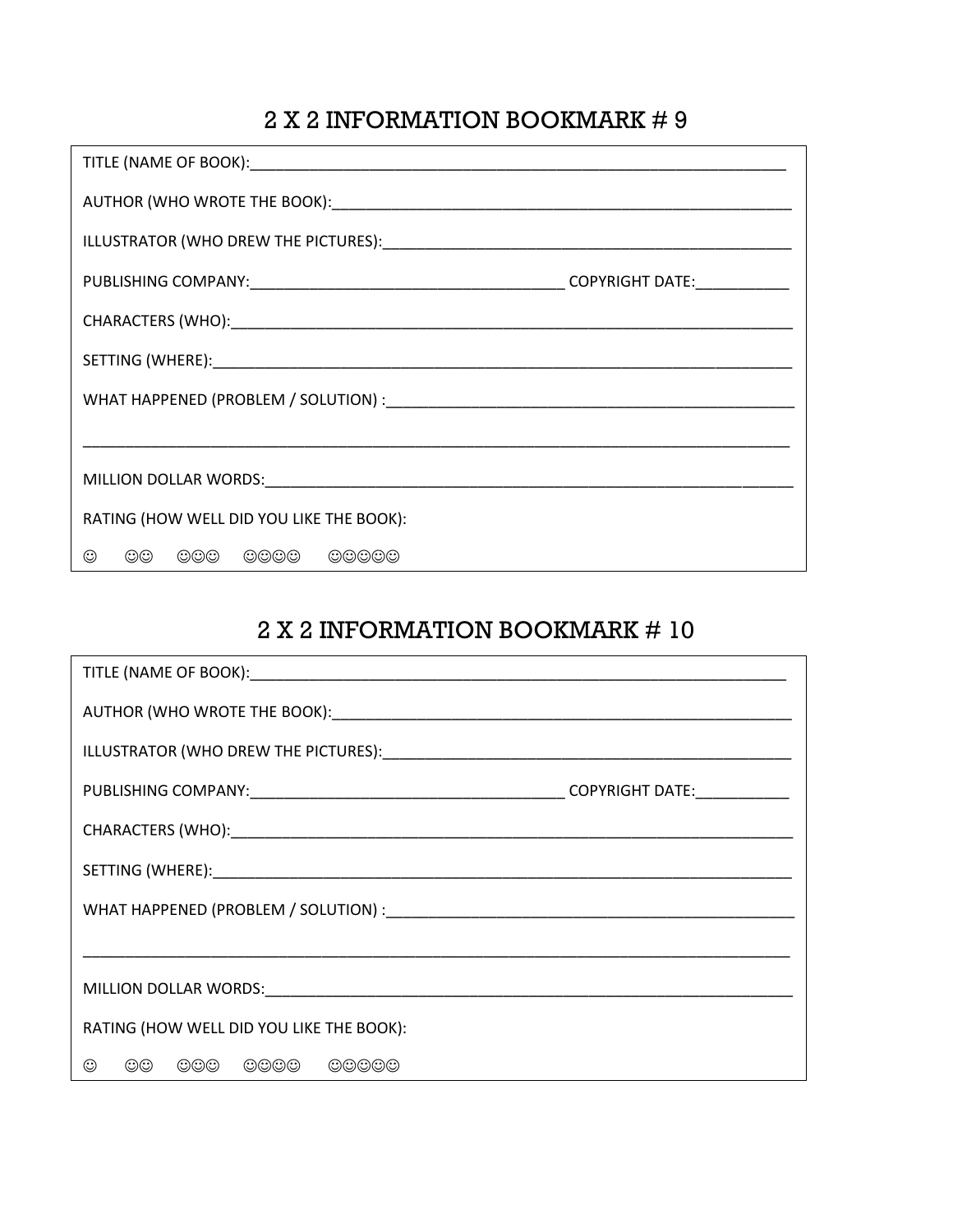| RATING (HOW WELL DID YOU LIKE THE BOOK):  |  |  |
|-------------------------------------------|--|--|
| $\odot$<br>$\odot\odot$<br>000 0000 00000 |  |  |

| RATING (HOW WELL DID YOU LIKE THE BOOK):  |  |
|-------------------------------------------|--|
| $\odot\odot$<br>000 0000 00000<br>$\odot$ |  |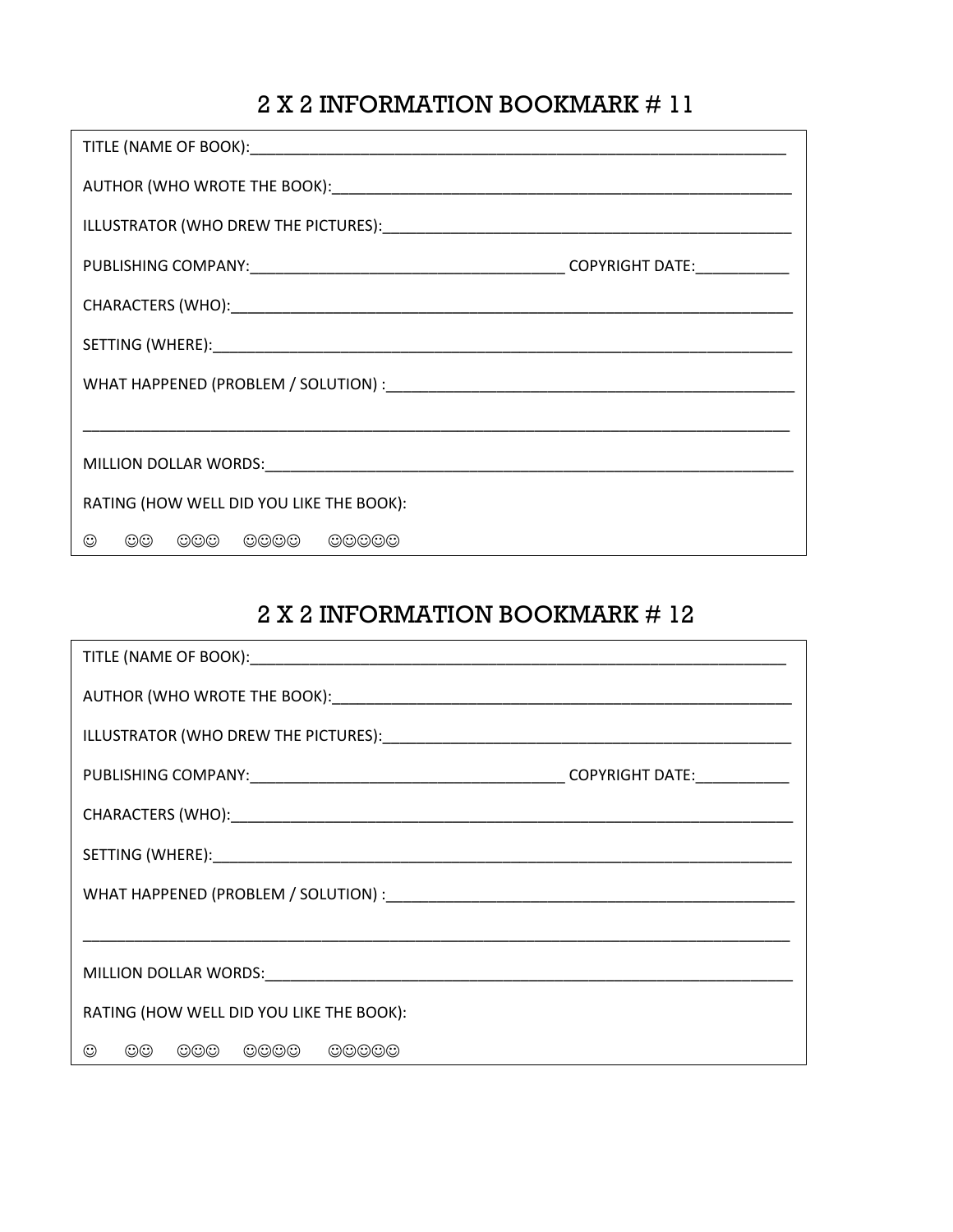| RATING (HOW WELL DID YOU LIKE THE BOOK): |  |
|------------------------------------------|--|
| $\odot\odot$<br>000 0000 00000<br>☺      |  |

| RATING (HOW WELL DID YOU LIKE THE BOOK): |  |
|------------------------------------------|--|
| 00 000 0000 00000<br>$\odot$             |  |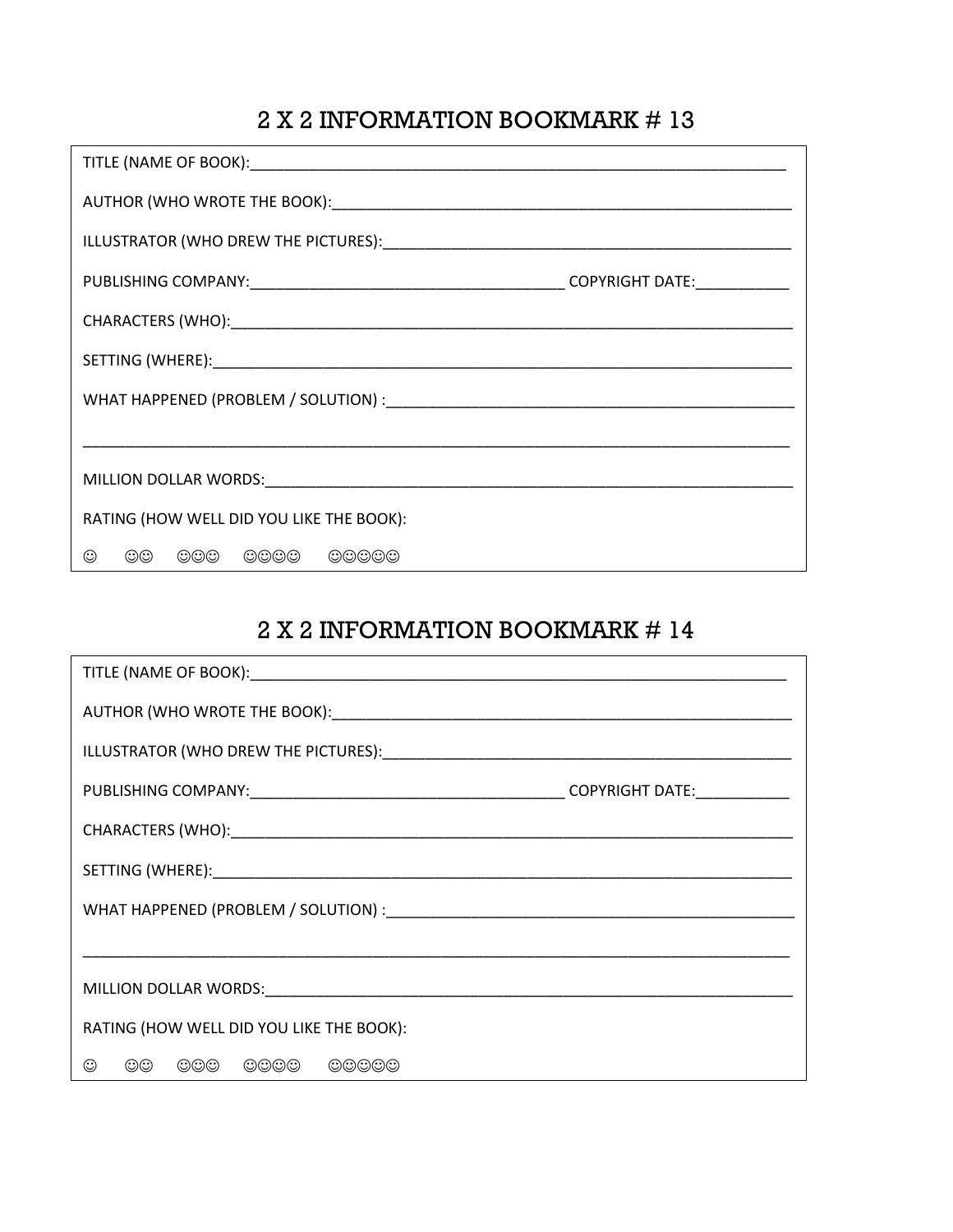| RATING (HOW WELL DID YOU LIKE THE BOOK): |  |  |
|------------------------------------------|--|--|
| $\odot\odot$<br>000 0000 00000           |  |  |

| RATING (HOW WELL DID YOU LIKE THE BOOK): |  |
|------------------------------------------|--|
| $\odot\odot$<br>000 0000 00000<br>⊙      |  |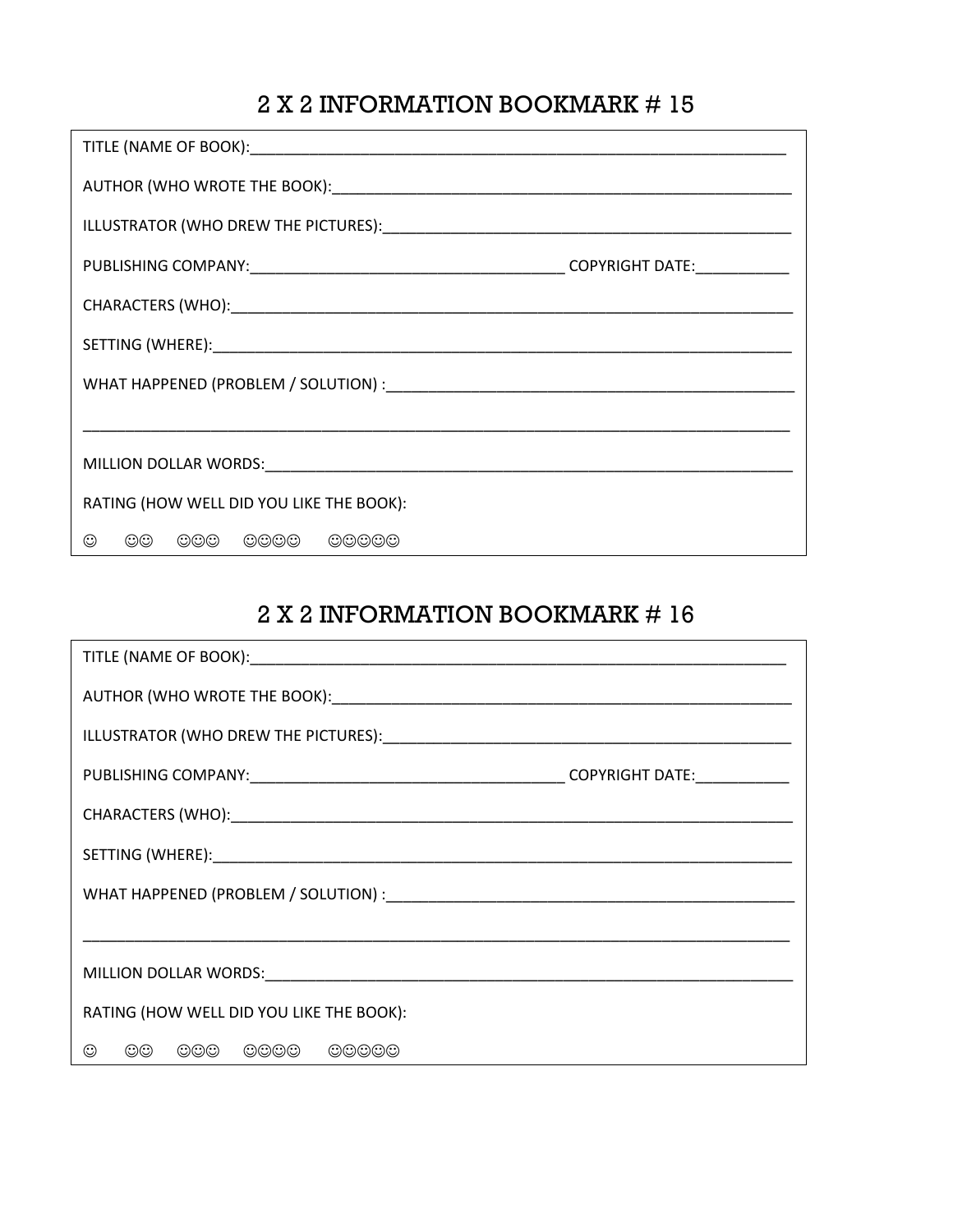| RATING (HOW WELL DID YOU LIKE THE BOOK): |  |
|------------------------------------------|--|
| $\odot\odot$<br>000 0000 00000<br>☺      |  |

| RATING (HOW WELL DID YOU LIKE THE BOOK): |  |
|------------------------------------------|--|
| ☺<br>00 000 0000 00000                   |  |